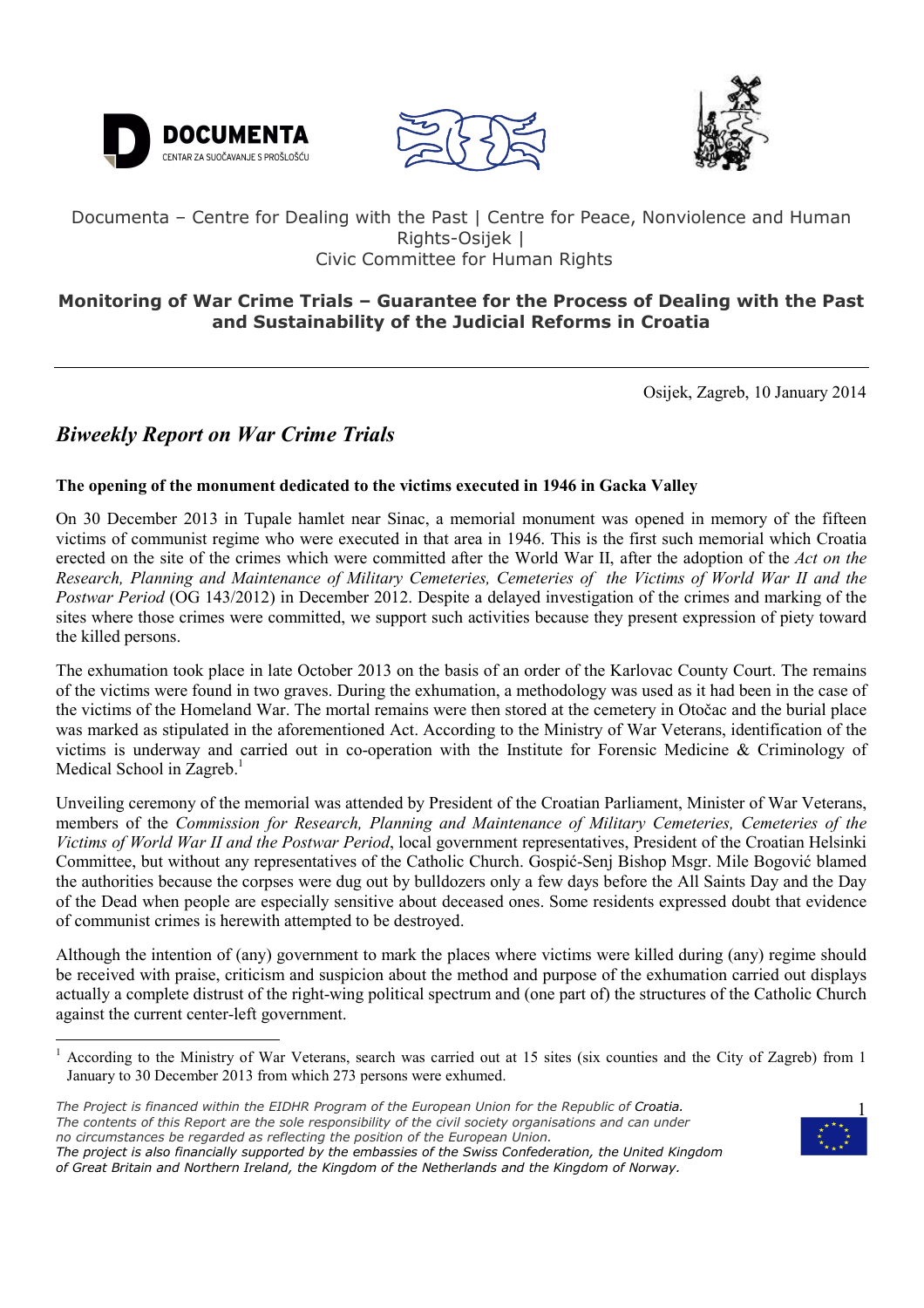#### **Amendments to the European Arrest Warrant entered into force - different county court decisions in response to requests for extradition of Josip Perković and Zdravko Mustač because of the murder of Croatian political emigrant Stjepan ðureković**

*The Act on Amendments to the Act on Judicial Cooperation in Criminal Matters with the EU Member States* (Official Gazette 124/2013) entered into force on 1 January 2014.

Following the dispute between Croatia and the European Commission (EC), which was generated by the introduction of a time limit in the application of the European Arrest Warrant (EAW) just shortly before Croatia's accession to the EU, a compromise between Croatia and the EC was reached in September followed in October by the adoption of the amendments to the law which enabled, among other things, the EAW application to criminal offences which had been committed before 7 August 2002, as it was provided for in the initial version of the law before the controversial amendments in June 2013.

On the first day of 2014 EAW was activated in the case of 28 persons whose extradition was requested by different EU countries. The same day police authority apprehended Josip Perković and Zdravko Mustač, leaders of Yugoslav and Croatian secret services, whose extradition was requested by German judicial authorities because of the murder of Croatian political emigrant Stjepan ðureković in Germany in 1983.

Both Perković and Mustač opposed their extradition. Perković's defence lawyer said that the defence opposes extradition for several reasons: the defence is of the opinion that the proceedings in Germany would not be a fair trial; it also believes that the statute of limitation for criminal prosecution has expired according to the domestic law, which, according to Article 20 of the *Act on Judicial Cooperation in Criminal Matters with the EU Member States* would represent an absolute obstacle for exemption, although according to the German law the statute of limitations has not yet expired; it is of the opinion that national prosecuting authorities decided not to initiate criminal proceedings for an offence for which EAW was released, given the fact that the State Attorney's Office rejected on two occasions in earlier years the charges against Perković.

On the other hand, it is debatable among lawyers whether in this particular case the statute of limitations can be applied and whether the statute of limitations according to the domestic law could be a reason for refusal of extradition in the murder case. Namely, Article 10 of the said Act stipulates that a double criminality shall not be verified (in the country requesting extradition and in Croatia) in the case of 32 criminal offences, including the murder, and that received decision of foreign criminal authorities shall be immediately executed.

Therefore, the question remains whether the institute of "exclusion of verification of double criminality" is applicable to 'becoming subject to the statute of limitations' or whether the statute of limitations presents an explicit barrier to execute EAW?

The Zagreb County Court ruled on 8 January 2014 that Josip Perković could be extradited to Croatia. It held that the statute of limitations is not an obstacle to the extradition, and that in this particular case the statute of limitations has not expired. The next day, the Velika Gorica County Court denied the request for extradition of Zdravko Mustač because it held that the statute of limitations for criminal prosecution has expired and that it is an obstacle for extradition.

The Supreme Court of the Republic of Croatia will have to decide at second instance on the above decisions made by the county courts after they lodge their appeals.

*The Project is financed within the EIDHR Program of the European Union for the Republic of Croatia. The contents of this Report are the sole responsibility of the civil society organisations and can under no circumstances be regarded as reflecting the position of the European Union.* 



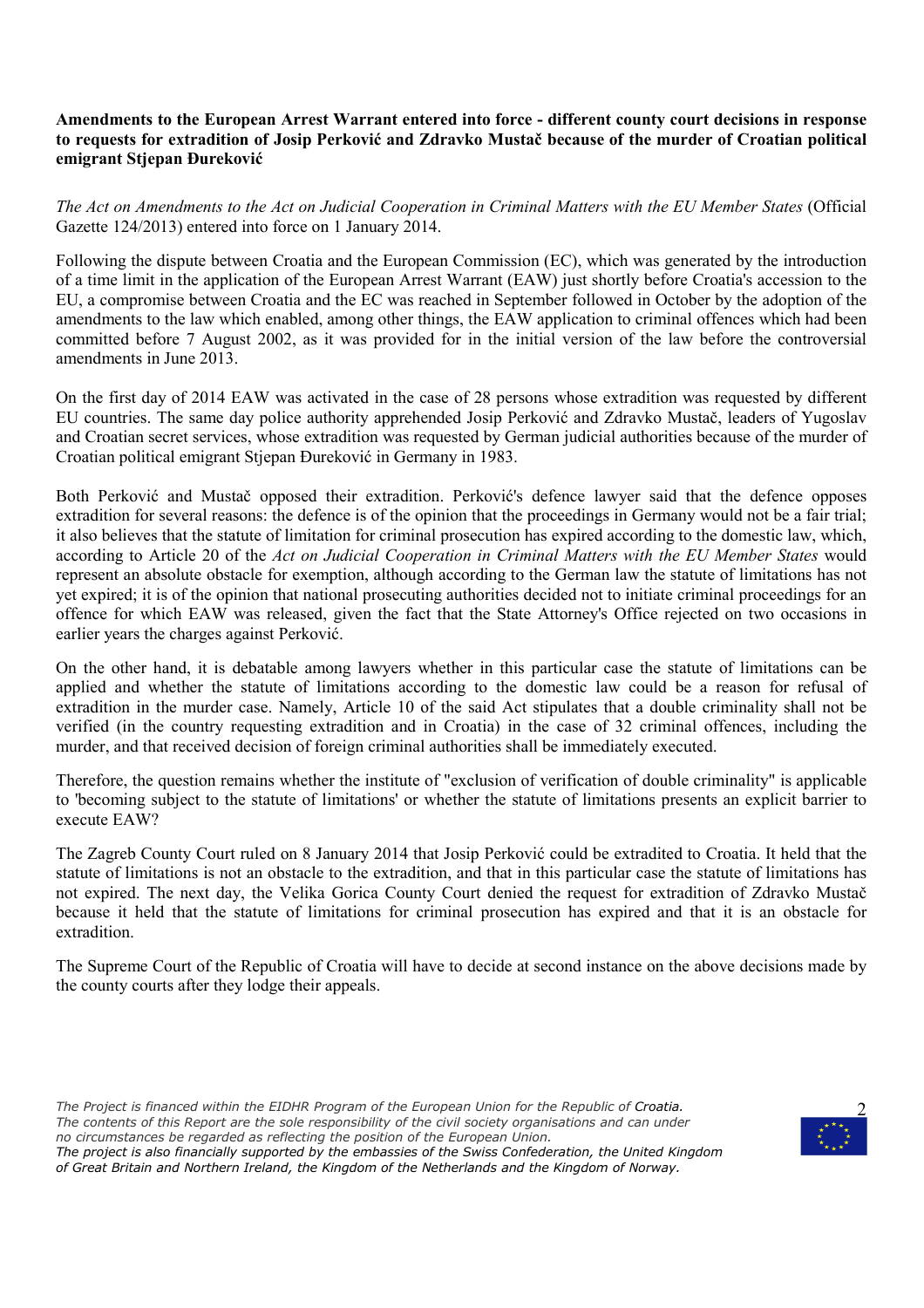### **Divided opinion on the domestic political scene concerning the "Lex Perković" and amendments to the Constitution regarding exemption of murders from the statute of limitations**

Public opinion, especially the opposition led by the Croatian Democratic Union (HDZ) argued that the law, abbreviated in the public "Lex Perković," was amended in late June so that the current government could prevent Perković's extradition and obstruct the prosecution of political assassinations committed until the nineties  $2$ .

The ruling authority sharply denied any possibility of being connected with any of particular case<sup>3</sup>. The introduction of time limits in the EAW application was justified with the protection of Croatian Defenders from possible criminal prosecution in the EU Member States which apply the principle of universal jurisdiction. They tried to enable prosecution by initiating amendments to the Constitution that would exempt all serious murders from the statute of limitations. This attempt of amending the Constitution failed because the proponent failed to ensure a sufficient parliamentary majority. The biggest opponent to the proposed amendments was the HDZ, which advocated for the exemption from the statute of limitations of only political murders committed during the communist regime.

#### **Slobodan Medić - the Commander of "Scorpions" died in a car accident**

Commander of the notorious Serbian paramilitary unit "Scorpions" Slobodan Medić, together with his wife and son, died in a severe car accident near Sremska Mitrovica in Serbia on 31 December 2013. At the time of the accident, Medić was serving his prison sentence for war crimes during his free weekend. He was sentenced to 20 years in prison because he ordered the members of his unit the killing of six Muslim boys in Godinske Bare, near Trnovo, in eastern Bosnia in July 1995.

#### *The prosecution of direct perpetrators of the crime in Godinske Bare*

For the mentioned crime, in addition to Slobodan Medić, the Belgrade District Court sentenced also his subordinates who were direct perpetrators of the crime. The Court sentenced Pero Petrašević to 13 and Branislav Medić to 15 years of imprisonment, while Aleksandar Medić was found guilty of abetting the same crime and sentenced to 5 years in prison. In the same trial, Aleksandar Vukov was acquitted of all charges.

In the 2005 Verdict rendered by the Zagreb County Court and upheld by the VSRH judgement in 2006, Slobodan Davidović was sentenced to 15 years of imprisonment because he participated in the said liquidation and the abuse of prisoners of war in Bobota near Vukovar.

Because of the participation in crime in Godinske Bare, Croatian and Serbian judiciary also charged Milorad Momić. He was extradited from France to Croatia in September 2011. The Vukovar County Court rendered the first-instance judgement in December 2012 in which Momić was sentenced to three years in prison for the abuse of one civilian in Berak near Vukovar. Momić is kept in custody. The investigation of the crime in Godinske Bare against Momić, conducted by the Osijek County State Attorney's Office, is interrupted from October 2013 because Croatian judiciary await from France a special approval for the prosecution in this particular case.

 $\overline{a}$ 



 $2$  Josip Perković is the father of Saša Perković, a national security adviser to the Croatian President during the mandates of former President Mesić and now Josipović.

 $3$  Out of 146 received requests, 31 persons were extradited to foreign countries based on the EAW.

*The Project is financed within the EIDHR Program of the European Union for the Republic of Croatia. The contents of this Report are the sole responsibility of the civil society organisations and can under no circumstances be regarded as reflecting the position of the European Union.* 

*The project is also financially supported by the embassies of the Swiss Confederation, the United Kingdom of Great Britain and Northern Ireland, the Kingdom of the Netherlands and the Kingdom of Norway.*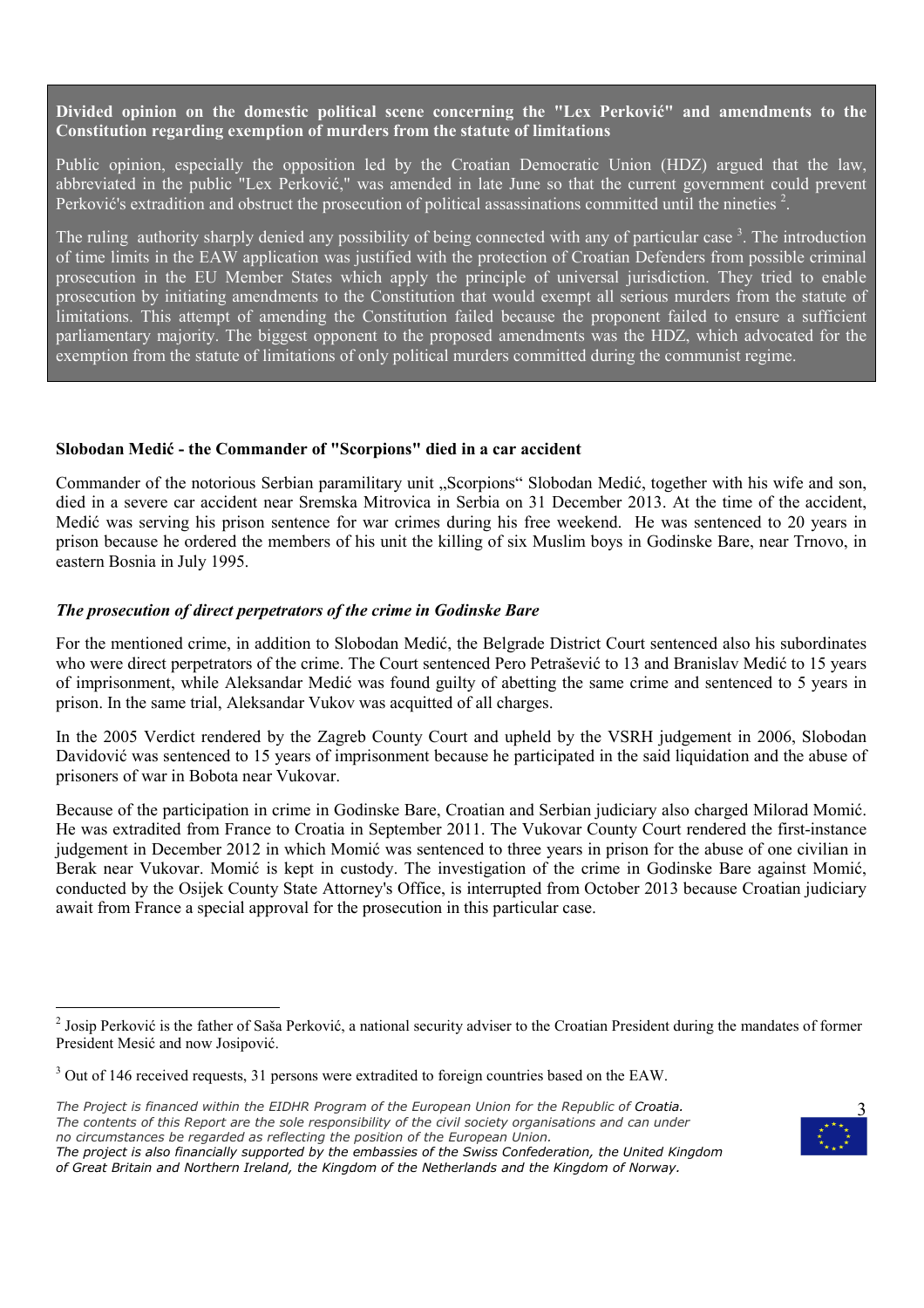

*A photograph showing the liquidation of six Muslim civilians-boys: Safet Fejzić (b. 1978), Azmir Alispahić (b. 1978), Sidik Salkić (b. 1959), Smail Ibrahimović (b. 1960), Dino Salihović (b. 1979) and Juso Delić (b. 1970) is one of the most moving testimonies recorded during the wars in the former Yugoslavia. The photograph was published by the Humanitarian Law Fund.* 

#### **The "Scorpions"**

The "Scorpions" were formed in summer 1993. The unit was formed by the company named "The Republic of Serb" Krajina Oil Industry" in order to safeguard the oil rigs in village ðeletovci and its surrounding area and operated within the so-called Republic of Serb Krajina Army. The commander of the unit was Slobodan Medić. The unit was under the command of Slavonia and Baranja Corps, which had its headquarters in Vukovar. It initially comprised 200- 300 members, and in May 1996 it increased to 500. Slavonia and Baranja Corps Command treated this unit as a special battalion. The orders were received directly from the corps command which was headed since 1994 by General Dušan Lončar.

The unit repeatedly went to the field. One 'field' was Trnovo at the mountain Jahorina. From the moment of arrival at Trnovo battlefield, this unit was part of the Sarajevo Romanija Corps of the Republic of Serb Krajina Army headed by General Dragomir Milošević<sup>4</sup>. While there, this unit had nothing to do with its parent corps (Slavonia and Baranja Corps), but it was exclusively under the command of the Army of Republic of Srpska, in whose area of responsibility it was to be found.

*Source: The Belgrade District Court' judgment no. K.V. 6/2005 of 10 April 2007. http://www.hlc-rdc.org/images/stories/pdf/sudjenje\_za\_ratne\_zlocine/srbija/Slobodan\_Medic\_i\_dr/presuda.pdf and the report by the Humanitarian Law Fund on the pronoucement and verbal explanation of the verdict http://www.hlc-rdc.org/images/stories/pdf/sudjenje\_za\_ratne\_zlocine/srbija/Slobodan\_Medic\_i\_dr/Skorpioni.pdf*

## **News from the ICTY: Šešelj Judgment will not be delivered before second half of 2014**

The Trial Chamber has decided that the trial of the Serbian Radical Party leader Vojislav Šešelj should continue when the newly appointed judge Niang fully acquaints himself with the case, and this will take at least six months.<sup>5</sup>

*The Project is financed within the EIDHR Program of the European Union for the Republic of Croatia. The contents of this Report are the sole responsibility of the civil society organisations and can under* 



 4 *International Criminal Tribunal for the former Yugoslavia* sentenced Dragomir Milošević to 29 years in prison. He led a campaign of sniping and shelling Sarajevo. The Court found that the attacks which he led were deliberate, non-selective and/or excessive and disproportionate to the anticipated concrete and direct military use. As a result of the attack more than a thousand civilians were killed or wounded.

<sup>&</sup>lt;sup>5</sup> Vojislav Šešelj is charged with crimes against non-Serbs in Croatia, Vojvodina and Bosnia and Herzegovina. He is in the ICTY detention unit from March 2003. In December 2013 he was subjected to the operation of the tumour on large intestine. In the last two weeks, many media claim that the tumour has metastasized and that Šešelj will have to receive chemotherapy.

*no circumstances be regarded as reflecting the position of the European Union.* 

*The project is also financially supported by the embassies of the Swiss Confederation, the United Kingdom of Great Britain and Northern Ireland, the Kingdom of the Netherlands and the Kingdom of Norway.*